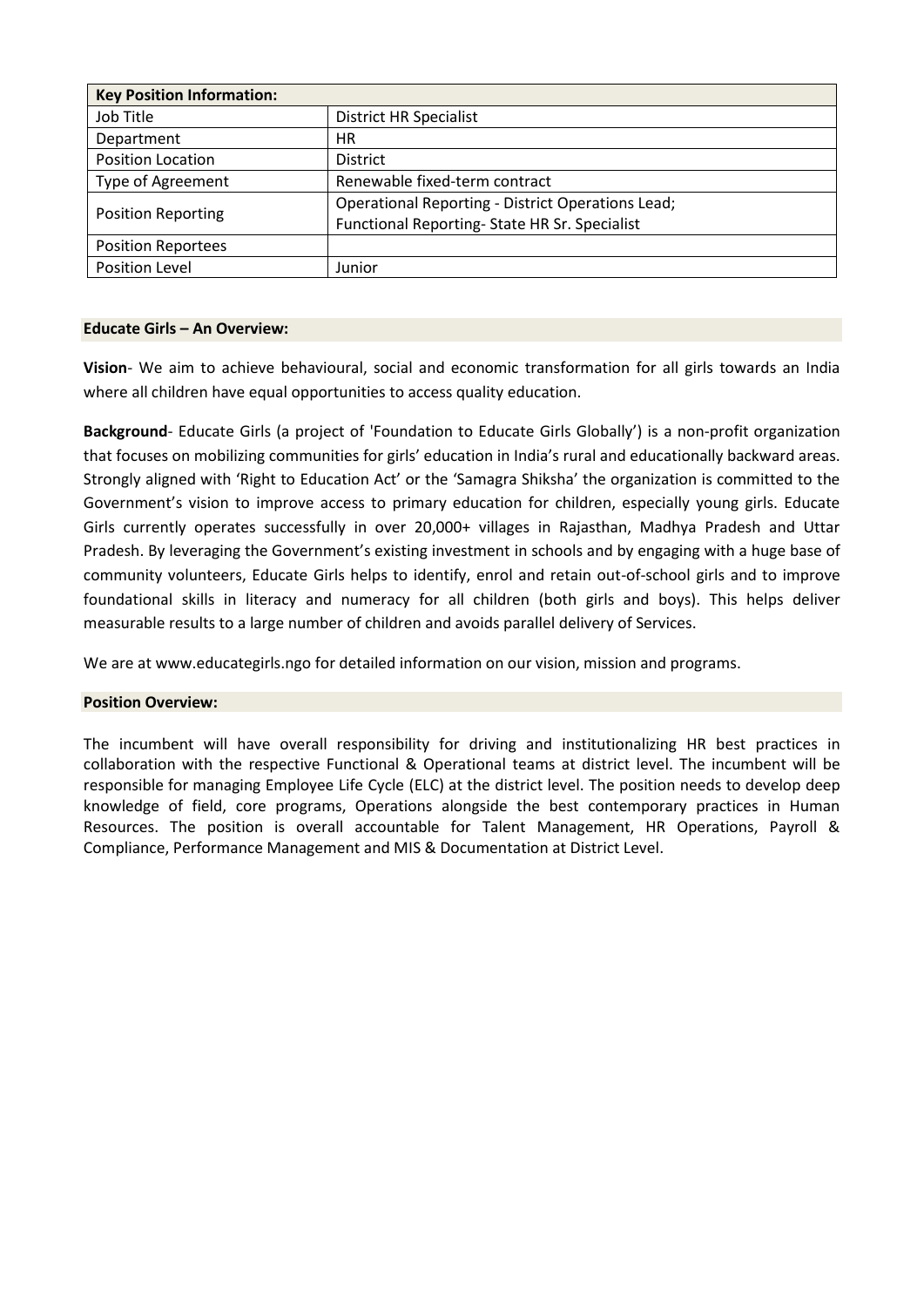### **Position in the Organogram:**



#### **Position Key Responsibilities:**

#### **Recruitment Management**

- Recruitment Data base Management To encourage Employee Referral & IJP
- Manage the Empanelled Recruitment Agency as per SLA and provide regular updates. Also, evaluate potential new Service Providers.
- Manage the relationship with Job Portals as per SLA and explore better synergy.

### **Talent Acquisition Process**

- Responsibility for full recruitment life cycle across all functions as per SOP and TAT.
- Ensure the team implements the Recruitment Plan as per the Annual Operating Plan.
- Ensure the formulation and implementation of a cost-effective Recruitment Plan.
- Ensure that the Job Requisition Forms are completed for all positions sourced New/Replacements.
- Sourcing candidates through Internal Job Postings and evaluating Function/Region Transfer options.
- Sourcing candidates across Recruitment Database, Job Portals, Social Media, Employee Referrals, Job Fairs, Campus interviews etc.
- Conducting competency based, behavioural & values-based interviews either through VC/Telephone/In-Person interactions.
- Offer Management including Negotiation, Reference Check, Background Verification and Relationship Management.
- Liaison with the Administration/IT/Learning & Development Team to ensure they are kept informed of all new hires and joining dates and respective inputs.
- Weekly review meetings with function stakeholders
- Recruitment tracker management
- Budget Management

### **Interview Skills Training and Empanelment**

- Ensure that all stakeholders are trained on skills competency values based Interviews. Coordinate with Learning & Development Team as per requirement.
- Ensure that all positions within the Region have a well-defined Job Description and is relevant.

### **On-boarding & Induction**

- Execute the On-boarding process within the organization Organization, Functional or Region level as per guidelines received from the Learning & Development.
- To execute and support Project Aarohan To track the employee connect on Day 1/Week 1/Month 1/Month 2/Month 3 before the probation period ends and recommend actions as required.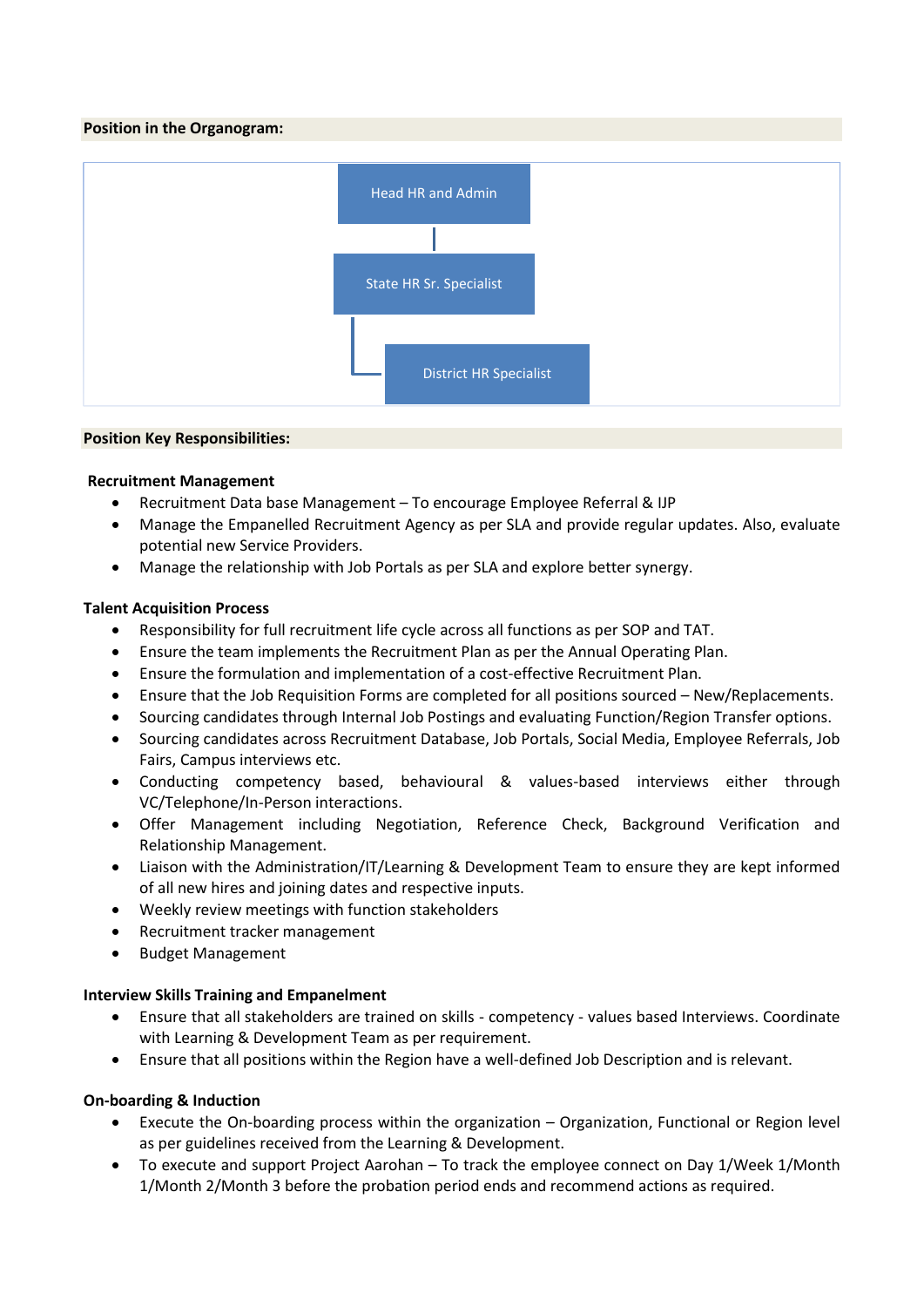• Conduct skip level meetings and gauge the engagement level of the employee during the onboarding phase.

# **Function Alignment**

- To support HR strategy in implementing various HR Initiatives and keeping all stakeholders informed.
- To support and influence change management to ensure internal HR Transformation.
- To support the delivery for end to end HR Services and standardize processes across the region from entry to exit including payroll, compliance etc.
- To support in implementation of PIP (Performance Improvement Plan) for employees on extension of probation/during the year.
- Undertake meetings with Region/District managers, Block Officers, Field Coordinators, Focus groups, and arrange for developmental interventions to help build capabilities.
- To support and advise the stakeholders on dealing with all Employee Relations matters.
- To manage and conduct all Employee Relations procedures with support from HR Operations on disciplinary, grievance, performance management and redundancies, Internal Complaints Committee, conducting Exit interviews, coordinating the employee's exit from the firm and tracking status of full & final settlement.
- Process owner for all Record Management pertaining to Employee's Personnel Files, Attendance Data, Leave Data, Salary payments etc. during the employee lifecycle for the regions.
- Ensure the compliance for labour laws as well as under the Shops & Establishment Act, as applicable. Represents Educate Girls at hearings as applicable.

### **Administration**

• To review and support Team Administration to manage the key deliverables including Procurement, Travel, Conveyance, Communication, Vehicle Hire, Office Lease & Management, Office Notices & Display Board, Fire Safety & Compliance, Office Repairs & Maintenance, Office Stores & Inventory, Records Management, Annual Maintenance Contracts, Asset Issuance and Tracking, Event Management, Vendor Management & Disaster Management policy.

### **Management Information/Reporting**

- Monthly/Annual Recruitment MIS
- Need based MIS for Function Heads on elements like Costs, Recruitment Agency Expenses, People pillar targets etc.
- Reviewing risks and demonstrates a quality focus to mitigate attrition.

### **Desired Incumbent Profile:**

**Personality:** Self-driven, result-oriented with a positive outlook and a clear focus on high quality output. Excellent conceptual and analytical skills. Demonstrable ability to think strategically, innovatively and practically to ensure achievement of desired change objectives. Proactive approach to problem-solving with strong decision-making capability. Strong organizational skills that reflect ability to perform and prioritize multiple tasks seamlessly with excellent attention to detail. Very strong interpersonal skills and the ability to build relationships with multiple stakeholders. Empathic communicator, ability to see things from the other person's point of view. Ability to get along with variety of individuals and a team-player. Sufficiently mobile and flexible to manage travel up to 25% of the time at the HO/state/district/village level in programme geographies.

**Work Life Balance:** Must be mature and domestically secure. Able to manage travel without upsetting domestic situation. Able to work extended hours on occasions when required.

**Technology skills:** Must be adept in use of MS Office, particularly Excel and Word, and ideally Access or similar database to basic level, Internet and email. Knowledge of in-house ERP / automation systems**.** Open for learning and adapting to new technologies being introduced in the organization.